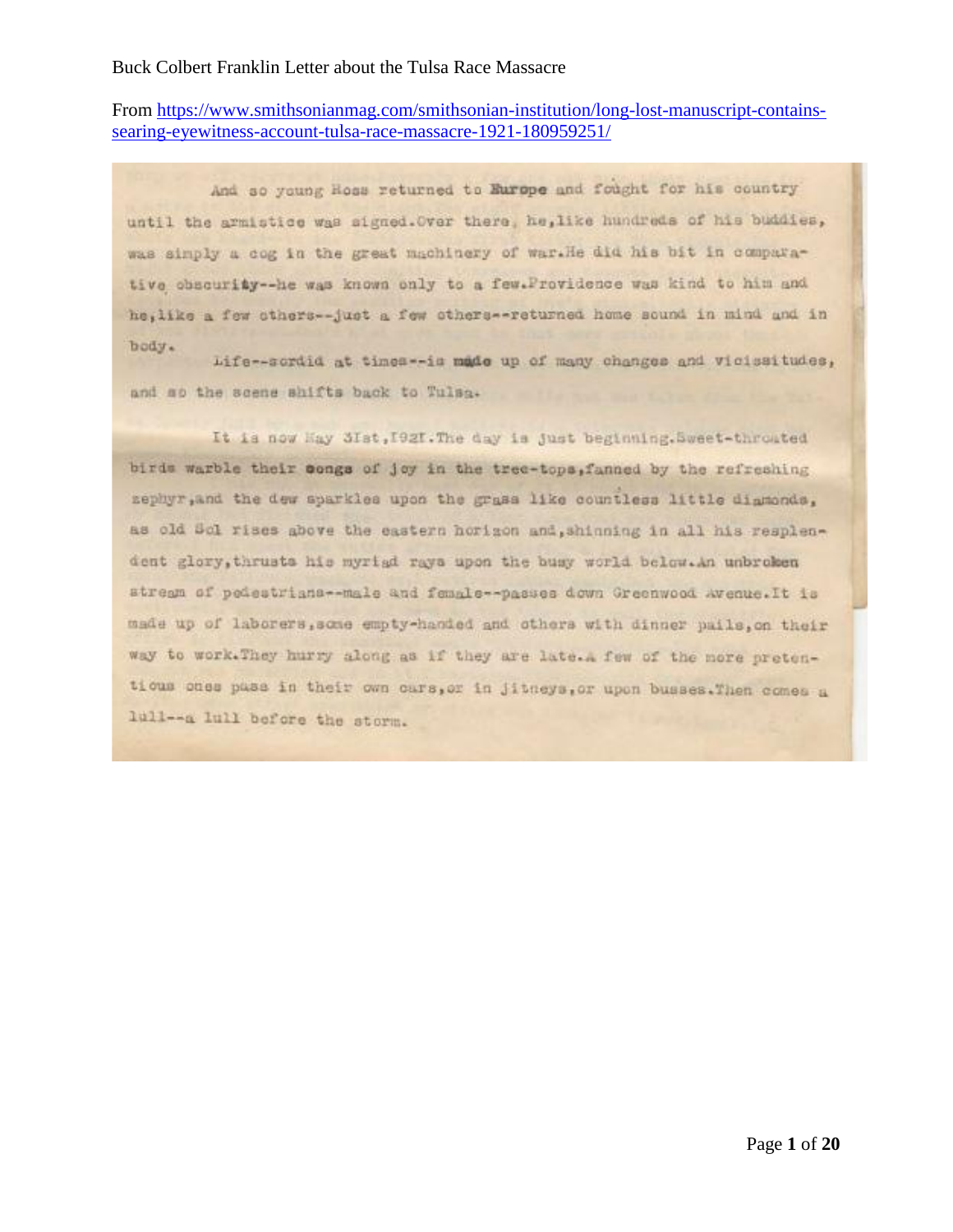From [https://www.smithsonianmag.com/smithsonian-institution/long-lost-manuscript-contains](https://www.smithsonianmag.com/smithsonian-institution/long-lost-manuscript-contains-searing-eyewitness-account-tulsa-race-massacre-1921-180959251/)[searing-eyewitness-account-tulsa-race-massacre-1921-180959251/](https://www.smithsonianmag.com/smithsonian-institution/long-lost-manuscript-contains-searing-eyewitness-account-tulsa-race-massacre-1921-180959251/)

Approx.4,000-words

velling.

By B.C.Franklin. -

 $\mathbf{1}$ 

# THE TUISA RACE RIOT AND THREE OF ITS VICTIMS.

It was in the month of October, 1917 and the leaves were browning on the trees and the grass had taken on a golden tint.A mighty crowd had gathered from all over McIntosh and adjoining counties and had congregated in the little town park, near the depot, at Eufaula, Cklahoma.

The man in charge of the meeting -- a white gentleman--arose on the speaker's stand and said:

"Fellow-citizens: I feel happy to have the privilege of introducing to you the speaker of the hour. Many, if not all, of you know him. He practiced his profession here in our little city for several years and had the esteem and respect of both the bench and the bar.He has become so very greatly interested in the prosecution of the war against the German Government until he has actually, for the time being, forsaken his own personal business and, at his own expense, is traveling all over this State and speaking in our campaign for the sale of the present liberty bonds. He is also urging the young men of his race to emlist in the service of our common country. I take great pleasure, therefore, in presenting attorney B.C.Franklin." (Great applause).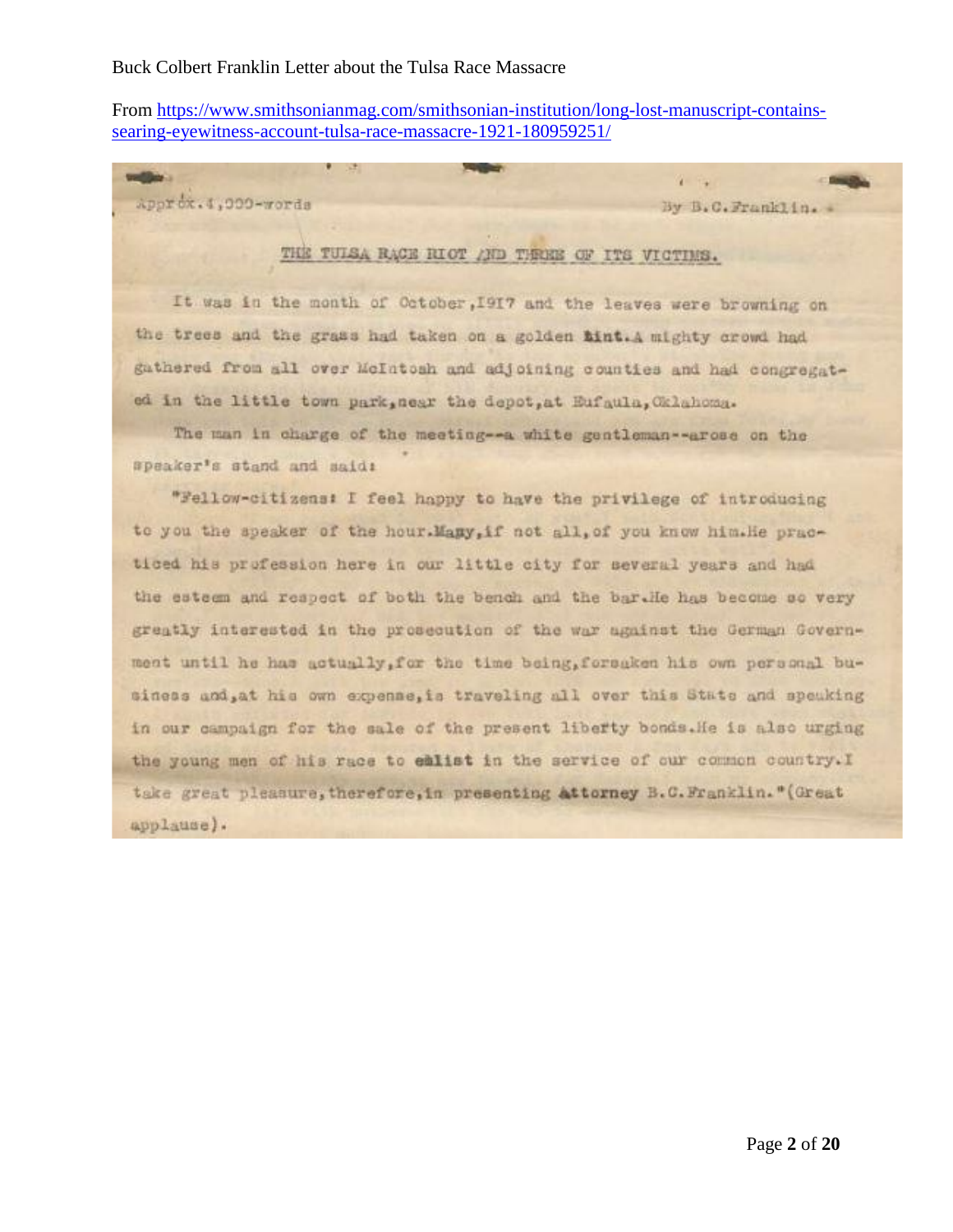From [https://www.smithsonianmag.com/smithsonian-institution/long-lost-manuscript-contains](https://www.smithsonianmag.com/smithsonian-institution/long-lost-manuscript-contains-searing-eyewitness-account-tulsa-race-massacre-1921-180959251/)[searing-eyewitness-account-tulsa-race-massacre-1921-180959251/](https://www.smithsonianmag.com/smithsonian-institution/long-lost-manuscript-contains-searing-eyewitness-account-tulsa-race-massacre-1921-180959251/)

I spoke in part as follows: "Haster of Ceremonies, and fellow citizens: We are met together here for a three-fold purpose, namely to impress upon you the importance of buying as many of these Fourth Liberty Bonds as possible, to urge upon you -- young men -- the imperative necessity of immediate enlistment and to bid farewell to those splendid young men here who are soon to entrain.

"We who are too old to emlist, or who are exempted from enlisting for any other cause, should remember that it is both our moral and financial duty to see to it that these young men and others like them shall not want for anything while'"over there"' fighting our battles. '

"Young men, you are here in answer to your country's call to duty. Yours is an honorable heritage; yours is a remarkable reputation to uphold and defend. You have come from the loins of a race that has never produced a traitor, nor a coward when summoned in the defense of this nation and its flag. It is gratifying to note the spirit of comradeship already in evidence here and to see the smiles with which your faces are wreathed.A few days ago, I attended a similar meeting, the difference being that the other gathering was componed of all white people, except myself. At that other gathering, the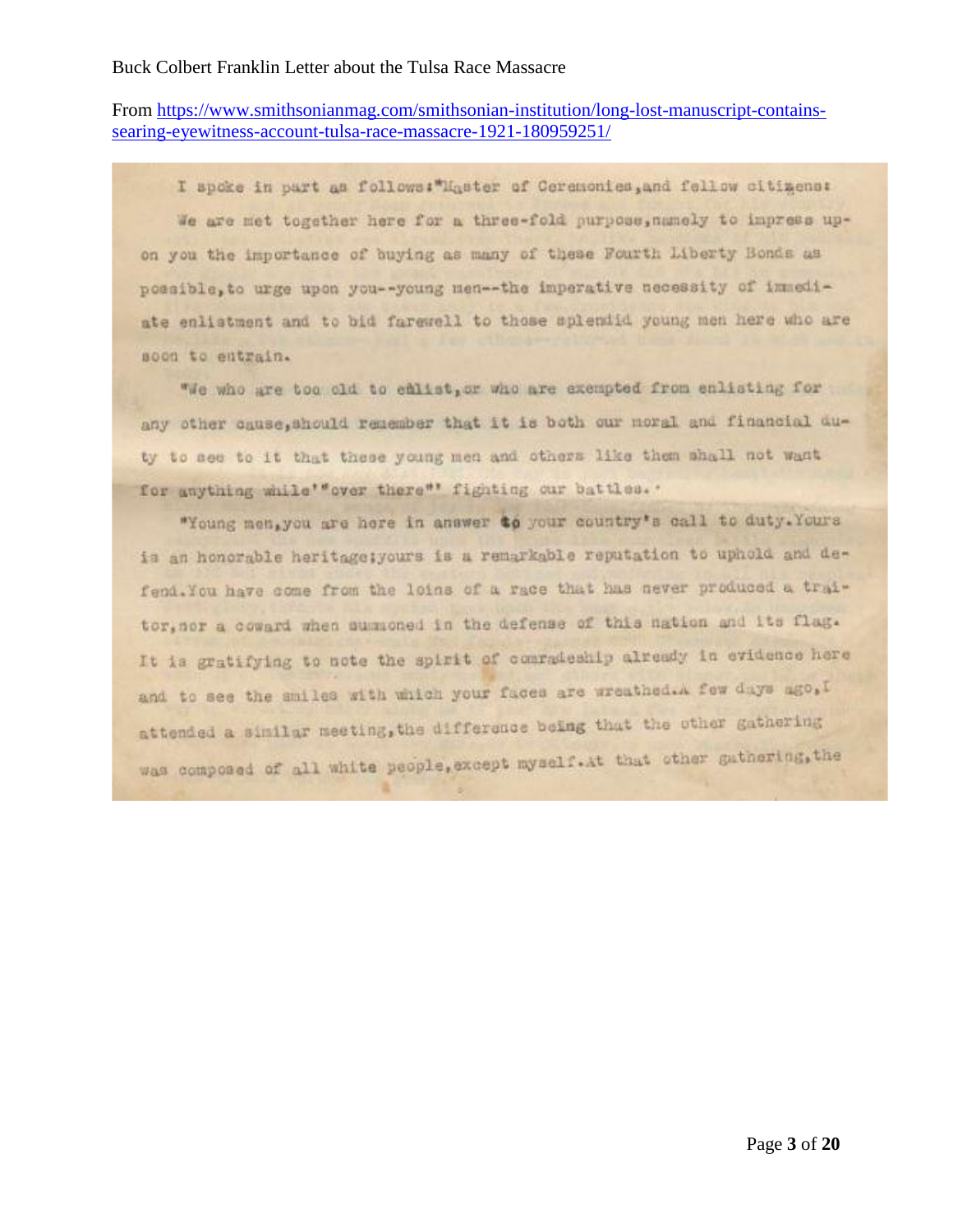From [https://www.smithsonianmag.com/smithsonian-institution/long-lost-manuscript-contains](https://www.smithsonianmag.com/smithsonian-institution/long-lost-manuscript-contains-searing-eyewitness-account-tulsa-race-massacre-1921-180959251/)[searing-eyewitness-account-tulsa-race-massacre-1921-180959251/](https://www.smithsonianmag.com/smithsonian-institution/long-lost-manuscript-contains-searing-eyewitness-account-tulsa-race-massacre-1921-180959251/)

war cry was, "On to France." But here, there is no such cry.Am I look into your faces, I divine your thoughts. Your cry is, "On to Berlin" (Thunderous apolause rent the air.

When I had finished my little speech, a young colored couple made their way through that vast throng to the speaker's stand. The young man was dressed in the uniform of his country. He spoke to me:"My name is John Ross and this is Ers.Ross, my wife.I understand you are from Tulba.Ey home is there, although I have not spent very much time there for the past three years or more."

"I am very glad to meet both of you", I said. Continuing, "May I ask you, Mr. Roas, where you have been?. I know your mother quite well".

"I left home in the early spring of 1914 and by mid-summer of that year, I was in Europe. I had the wanderlust, I was adventerous and wanted action.I succeeded in joining the British anny. I got plenty of action and adventure -- then. I quit the army in August 1916 and returned to this country. I again enlisted for service in New York last January and have been stationed there ever since. I secured a leave of absence a few days ago to visit mother. Minin thirty days, we are to sail for Europe. I mean my company. Mrs. Ross will live with mother until the war is over."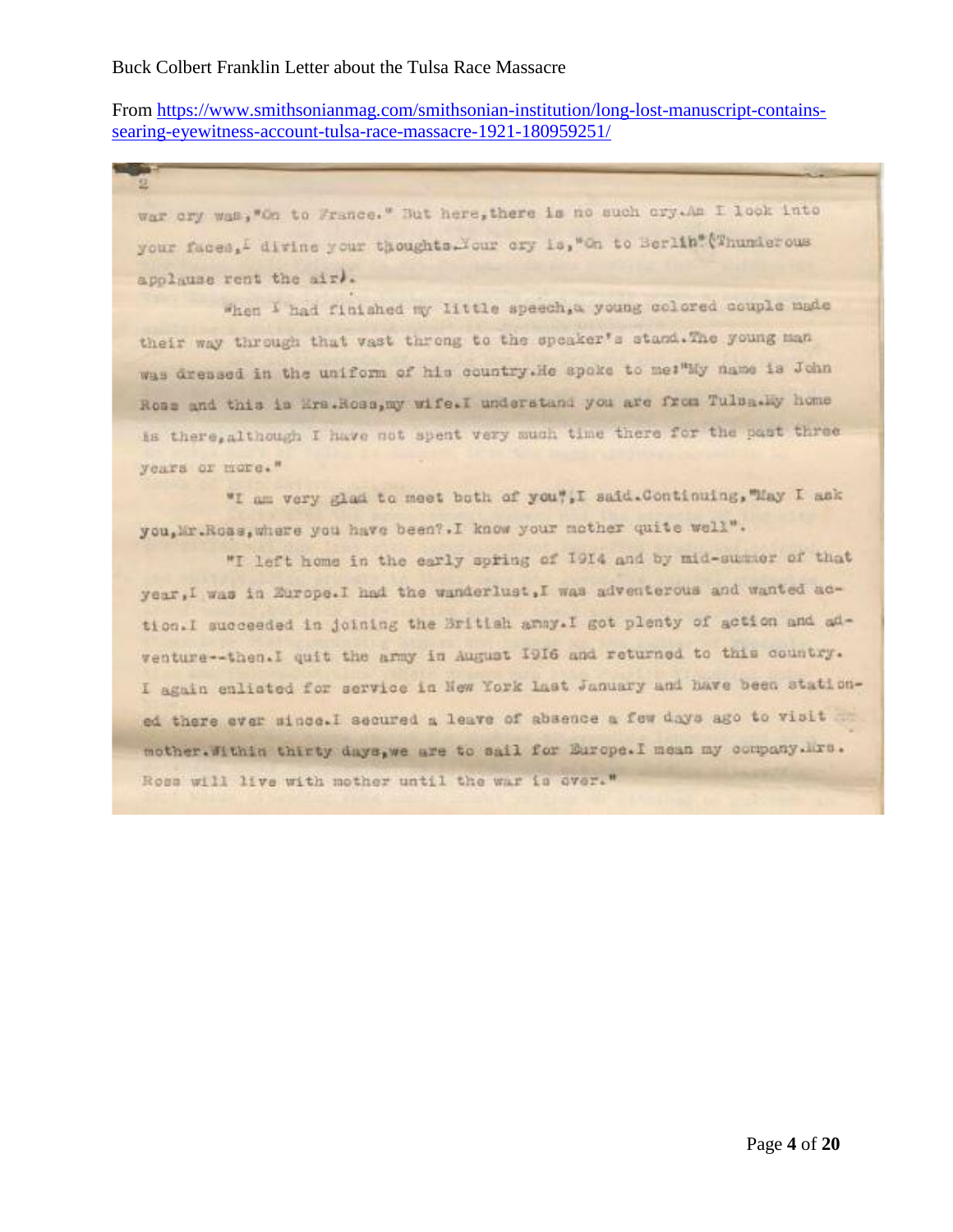From [https://www.smithsonianmag.com/smithsonian-institution/long-lost-manuscript-contains](https://www.smithsonianmag.com/smithsonian-institution/long-lost-manuscript-contains-searing-eyewitness-account-tulsa-race-massacre-1921-180959251/)[searing-eyewitness-account-tulsa-race-massacre-1921-180959251/](https://www.smithsonianmag.com/smithsonian-institution/long-lost-manuscript-contains-searing-eyewitness-account-tulsa-race-massacre-1921-180959251/)

 $3.1$ 

It is now II; 30, A.H. of the same day and the first edition of the Tulsa Daily Tribune is out. The newsies are hawking their wares. Listen: "Tulsa Daily Tribune, Mister?, Tribune, Mister?, All about a Megro assaulting a white girl -- read about it-Tribune, Mister?. "

And so thousands of people buy the Tribune and scan its pages for the article about the alleged assault. They find it tucked away in a small space on the of the inside pages of the paper. In the twinkling of an eye, a part of Tulsa is changed from the happy, oyous, care-free to looks of grim determination.

It is also the commencement segmon and the streets of the city are filled all day long with happy, innocent, care-free graduates, colored and white, walking proudly in their caps and gowns. The colored graduates are dreaming, building air-castles and, in their waking dreams, they see themselves rising, mounting higher and higher up the ladder of recognition and renown. But, alas', their dreams are like Ponzi's financial bubbles.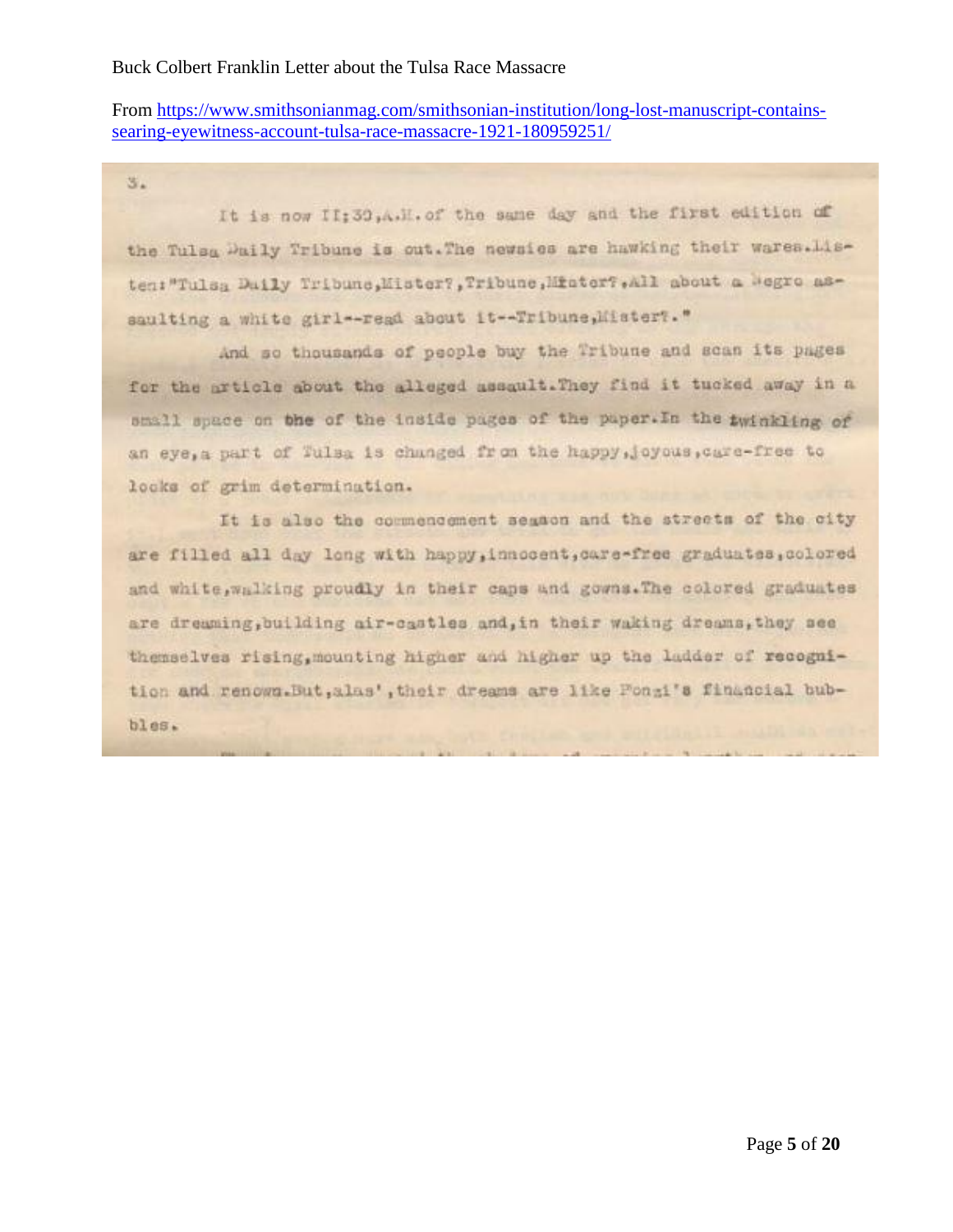From [https://www.smithsonianmag.com/smithsonian-institution/long-lost-manuscript-contains](https://www.smithsonianmag.com/smithsonian-institution/long-lost-manuscript-contains-searing-eyewitness-account-tulsa-race-massacre-1921-180959251/)[searing-eyewitness-account-tulsa-race-massacre-1921-180959251/](https://www.smithsonianmag.com/smithsonian-institution/long-lost-manuscript-contains-searing-eyewitness-account-tulsa-race-massacre-1921-180959251/)

The day wears on, and the shadows of evenning lengthen and soon darkness comes on apace. Now it is night and all law abiding citigens.except those attending some commencement program or detained on business in shop or office, are at home. Possibly a few are out with their families for a drive in the cool of the night. The night grown a little older and a few shots are heard--in the distance. One first thinks its fire signals. The night grows older and the shooting increases and becomes less intermittent. One becomes, by the peculiar working of one's mind, slightly disturbed and distressed. One's mind goes back to that news article about that purperted assault, and then still farther back -- about a month -- to the lynching of that white man in West Tulsa. (This white man was taken from the Tulsa County jail by a mob and hung, I believe, to a telephone pole My mind becomes thoroughly aroused.

I had had an unusually hard day of it at court and in my office. By noon, I had finished the trial of a land case that was begun two days before. I had spent the entire afternoon briefing a law suit decketed for trial the following week, and so, I retired rather early. But the shooting continued.I arcse, dressed and went to the 'phone to call the sheriff's office to find out the trouble.I could not make connection.The next thought was my office and to it I hastened. Upon reaching Greenwood Avenue, the same street upon which my office was then, and is now, located, I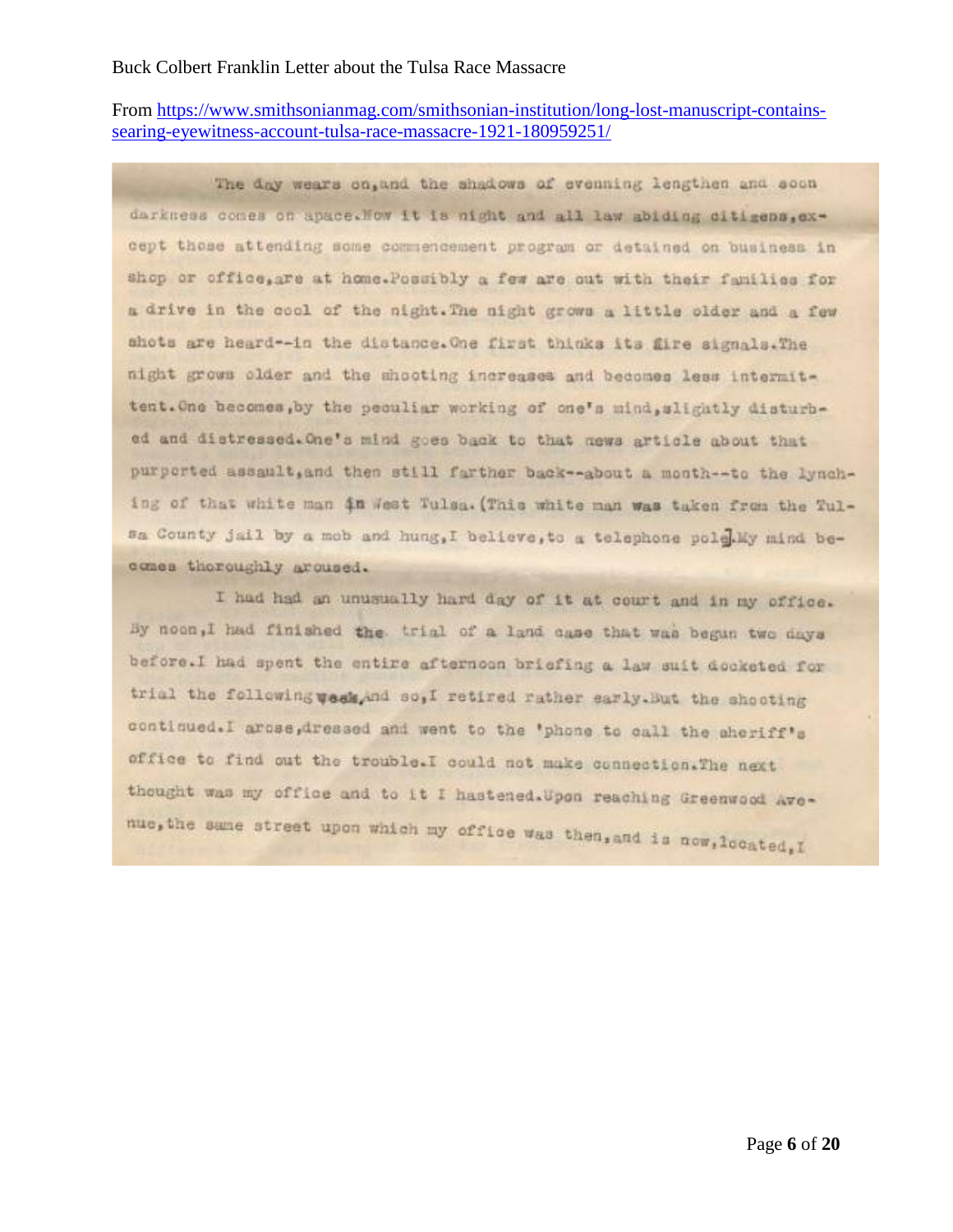From [https://www.smithsonianmag.com/smithsonian-institution/long-lost-manuscript-contains](https://www.smithsonianmag.com/smithsonian-institution/long-lost-manuscript-contains-searing-eyewitness-account-tulsa-race-massacre-1921-180959251/)[searing-eyewitness-account-tulsa-race-massacre-1921-180959251/](https://www.smithsonianmag.com/smithsonian-institution/long-lost-manuscript-contains-searing-eyewitness-account-tulsa-race-massacre-1921-180959251/)

4

found the street congested with humanity and vehicles of all kinds and descriptions.Everybody, except the business men, was running about excitedly. The business men remained in their places of business, looking distressed and deeply concerned. Pushing and elbowing my way through the crowd, I finally reached my office. Again I tried to call the sheriff's office and again I failed to get connection. I was puggled. I ofcourse knew that there was trouble--that a race rict -- or race war, as it afterward proved to be -- was in the making and that we would soon be in the midst of a great catastrophe if something was not done at once to avert it.I went down upon the streets and tried to get the heads and tails of things. I found no one in any mood to talk with me about the trouble, except a few of the business men and they could tell me nothing and knew nothing that they could do or assist me in doing. We were not organized for such an emergency. No one could reach the sheriff's office and no one knew where he was. I started to town; but did not get very far before I concluded that such a move was both foolish and suicidal. I could do neither myself, nor anybody class any good by attempting such a course. So, after remaining on the atreets for an hour or more, I returned to my room. I slipped out of my top shirt and lay down and tried to think -- alcoping was out of the question. I soliloquized, "Here I am, a peaceable and law-a-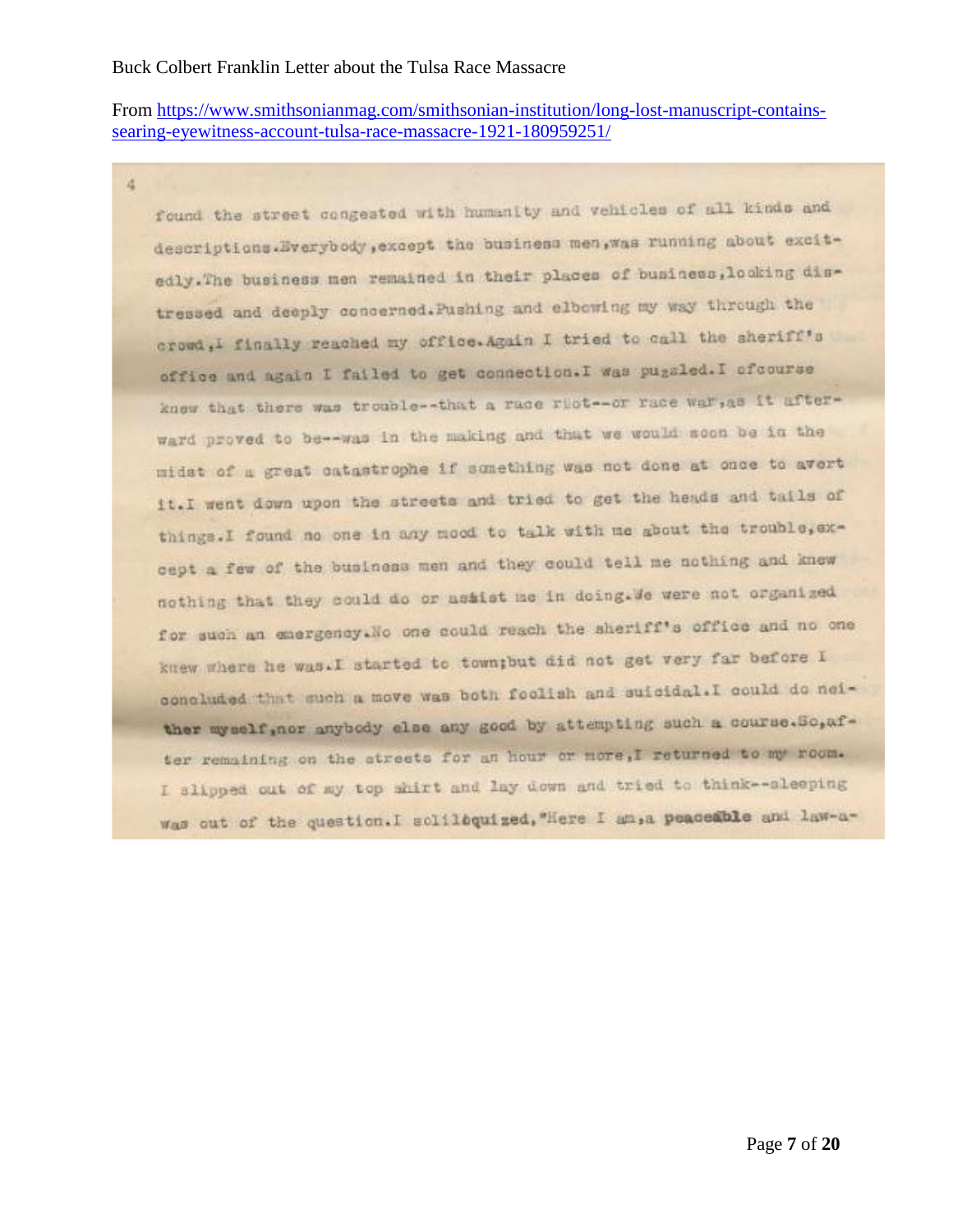From [https://www.smithsonianmag.com/smithsonian-institution/long-lost-manuscript-contains](https://www.smithsonianmag.com/smithsonian-institution/long-lost-manuscript-contains-searing-eyewitness-account-tulsa-race-massacre-1921-180959251/)[searing-eyewitness-account-tulsa-race-massacre-1921-180959251/](https://www.smithsonianmag.com/smithsonian-institution/long-lost-manuscript-contains-searing-eyewitness-account-tulsa-race-massacre-1921-180959251/)

biding citizen, I have harmed no one--just like thousands of others of my race here -- and yet I cannot now walk the street, upon a peaceful mission, in aafety." This seemed hard to me. You see, I had never been in a mob before. Up to then, I knew absolutely nothing about mob-psychology. Since becoming a man, I have always been kept busy and never had had an occasion to study the mob-spirit. I had thought, foolishly, I suppose, that a peaceable, law abiding citizen could go whereever he had business--upon the streets.I was rudely disillusioned.

About mid-night, I arose and went to the north porch on the second floor of my hotel and, looking in a north-westernly direction, I saw the top of stand-pipe hill literally lighted up by the blazes that came from the throats of machine guns, and I could hear bullets whissing and cutting the air. There was shooting now in every direction, and the sounds that came from the thousands and thousands of guns were deafening.

When the eastern sky redened, announcing the approach of day, I was still standing an that upper porch thinking--thinking--thinking. And how different was the coming of this day from that of the day before. How,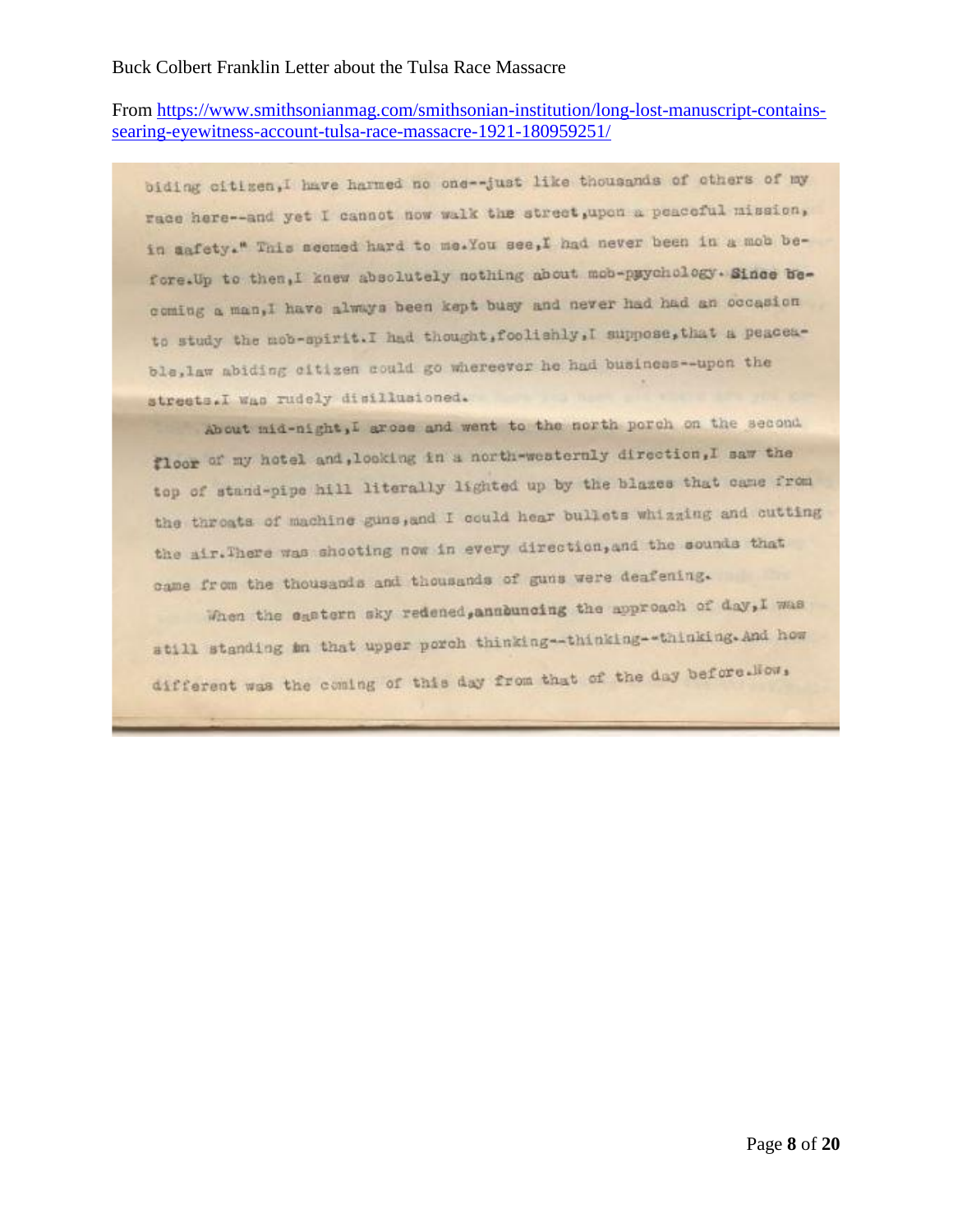From [https://www.smithsonianmag.com/smithsonian-institution/long-lost-manuscript-contains](https://www.smithsonianmag.com/smithsonian-institution/long-lost-manuscript-contains-searing-eyewitness-account-tulsa-race-massacre-1921-180959251/)[searing-eyewitness-account-tulsa-race-massacre-1921-180959251/](https://www.smithsonianmag.com/smithsonian-institution/long-lost-manuscript-contains-searing-eyewitness-account-tulsa-race-massacre-1921-180959251/)

5.

one cound see no stream of laborers passing down Greenwood Avenue, happy and care-free as on the morn before; no birds warbled their sweet songs, or, if they did, their voices were hushed in the din of battle. The grass was wet again with the morning dew and the sun rose again to travel the path known to his feet since time began, but neither had any charm on that morning for the sons of Ham in Tulsa.

I went from the front porch into the bath room and washed my face, and thereafter went into my room and dressed. I left the building for my # office.As i retahed the side-walk a hrill whistle sounded from the direction of stand-pipe hill.And then, immediately thereafter, five thousand feet, it seemed, were heard descending that hill in my direction. On they rushed, whooping to the top of their voices like so many cow-boys, and firing their guns every step they took. I quickened my pace and, cutting across vacant lots and dodging behind buildings, I finally reached Frankfort Place, about the middle of the three hundred block. Just as I emerged upon the street, I came face to face with a fine looking young man, with soldiery bearing, leading an elderly woman and with a young lady following close behind. I knew mother Ross, but at the time did not recognize the other two.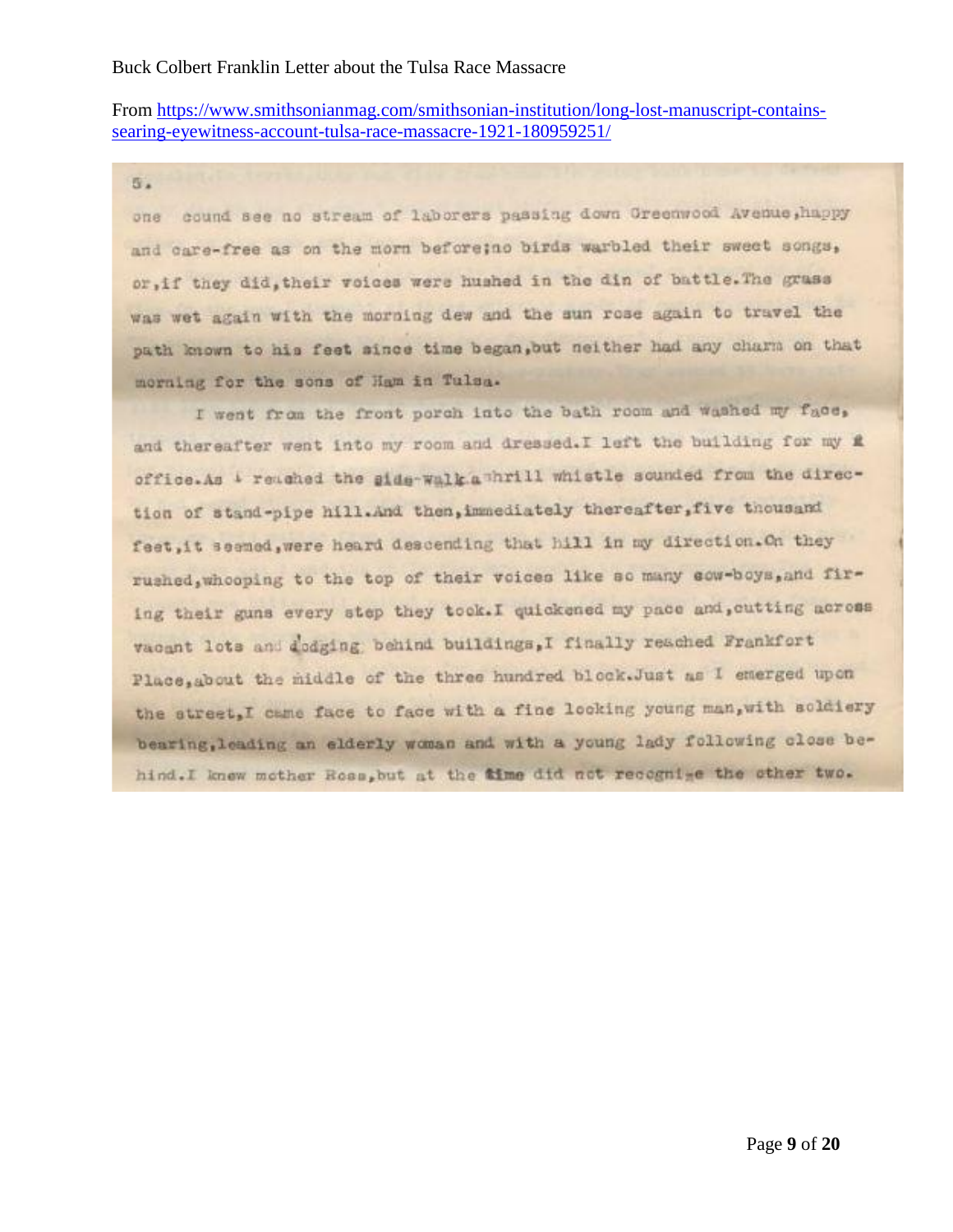From [https://www.smithsonianmag.com/smithsonian-institution/long-lost-manuscript-contains](https://www.smithsonianmag.com/smithsonian-institution/long-lost-manuscript-contains-searing-eyewitness-account-tulsa-race-massacre-1921-180959251/)[searing-eyewitness-account-tulsa-race-massacre-1921-180959251/](https://www.smithsonianmag.com/smithsonian-institution/long-lost-manuscript-contains-searing-eyewitness-account-tulsa-race-massacre-1921-180959251/)

"Why, hello Lawyer Franklin", the young man spoke between clenched teeth.His face was grim and bore a determined look and his eyes sparkled and flashed defiance. He continued, huridly, "I have not seen you since you delivered that memorable address at Eufaula in October, I9I7. How different is this occasion of our meeting from that. Then we were all filled with patrictism -- love of country -- and-standing erect-were recognized as the equal of our other fellow men. Mow, now", he continued choking with rage, "we, after going through hell once for our country -- now, I say, we are chased, driven and hunted as wild, hateful, dangerous things."

"What in the world, Noss--where have you been and where are you going", I hurried to mak him. For I now recognized both the soldier and his wife, the young lady with him and his mother.

"Just some more of my wanderlust, I suppose", he answered burriedly, "I have been out of the State until this morning. Yesterday I became restless. Something within me told me that all was not well at home. I followed my mind. I reached Tulsa not more than one hour ago. How I got through the mountain of white men on the other side of the city, will always be a miracle to me.Judge, we are literally surpunded. I reached Greenwood and, luckily for me, I found my mother and my wife wandering about the street, panic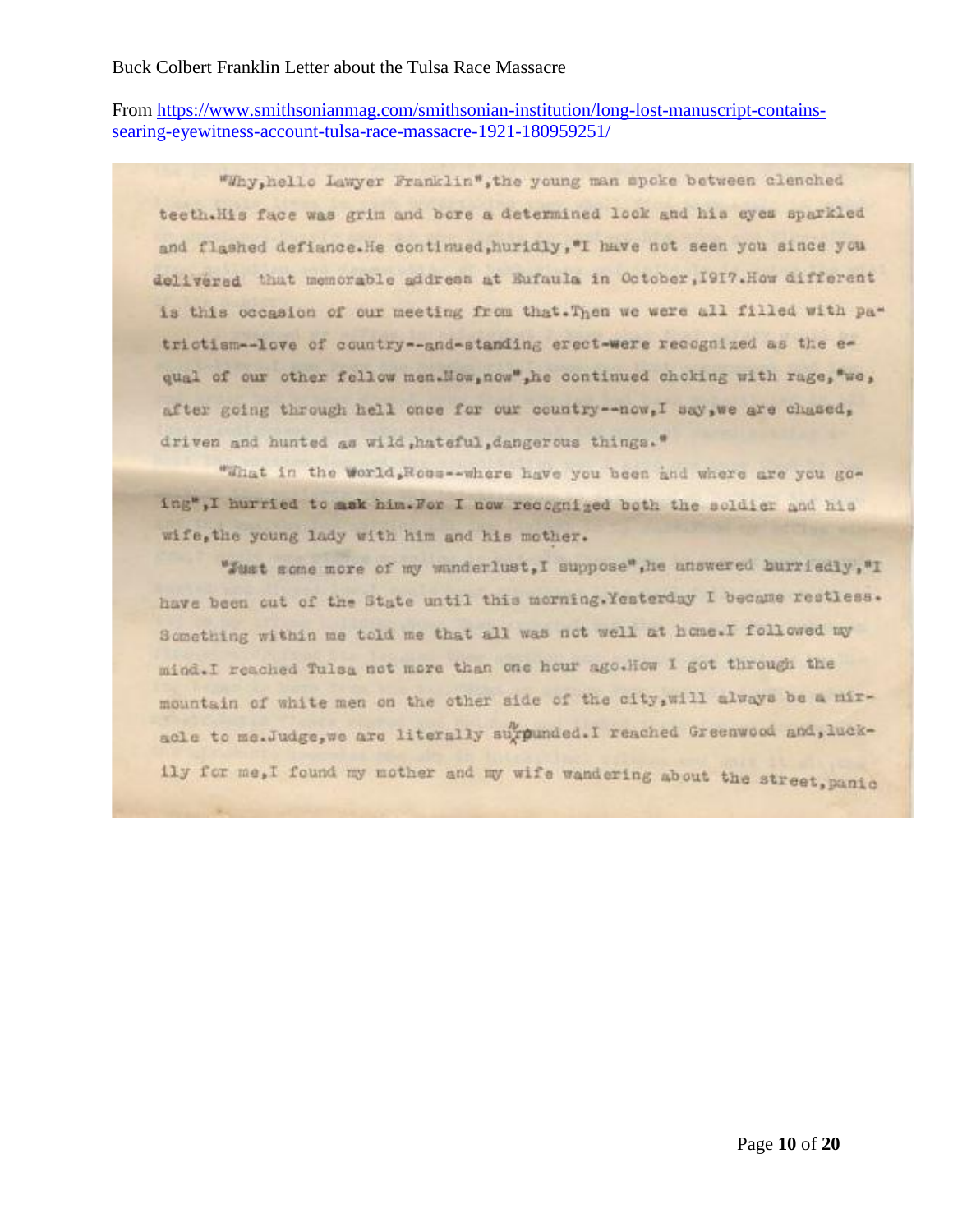From [https://www.smithsonianmag.com/smithsonian-institution/long-lost-manuscript-contains](https://www.smithsonianmag.com/smithsonian-institution/long-lost-manuscript-contains-searing-eyewitness-account-tulsa-race-massacre-1921-180959251/)[searing-eyewitness-account-tulsa-race-massacre-1921-180959251/](https://www.smithsonianmag.com/smithsonian-institution/long-lost-manuscript-contains-searing-eyewitness-account-tulsa-race-massacre-1921-180959251/)

stricken. In terror, they had fled from home. I'm going back home to defend it or die in the attempt." And, without another word, he grabbed his aged mother in his arms and fled on toward his home.

When young Ross and his family left me, I pushed on toward my office. On the way, I thought of those stirring words of our war president, the "We must fight to make the world safe for democracy". I repeated those words alout and they sounded like hollow-mockery. They seemed to have rattled like those dry bones in the valley, spoken of in the scriptures. I thought too of that other saying found in the scriptures, "He saved others; but himself he cannot save." That saying seemed so applicable to my race. We had saved others any number of times. We had saved, or helped mightily to--save, this nation from the enemy upon countless battle fields. And now, young Ross and I and the whole race ware unable to save ourselves. The thought was bitter -- it chided me and made me feel ashamed. Then my face burned with anger.But what could I do?.I was unarmed -- did not have even a pocket knife. I was not looking for such as was happening all around me and was therefore unprepared by thought reverted to Hoss again and my bosom swelled with pride and hope for the Bace.Here was one young man who regarded it as a sclemm duty to die, if needs be, in the defense of his home-for the protection of his fire-side. There must be others like him who think to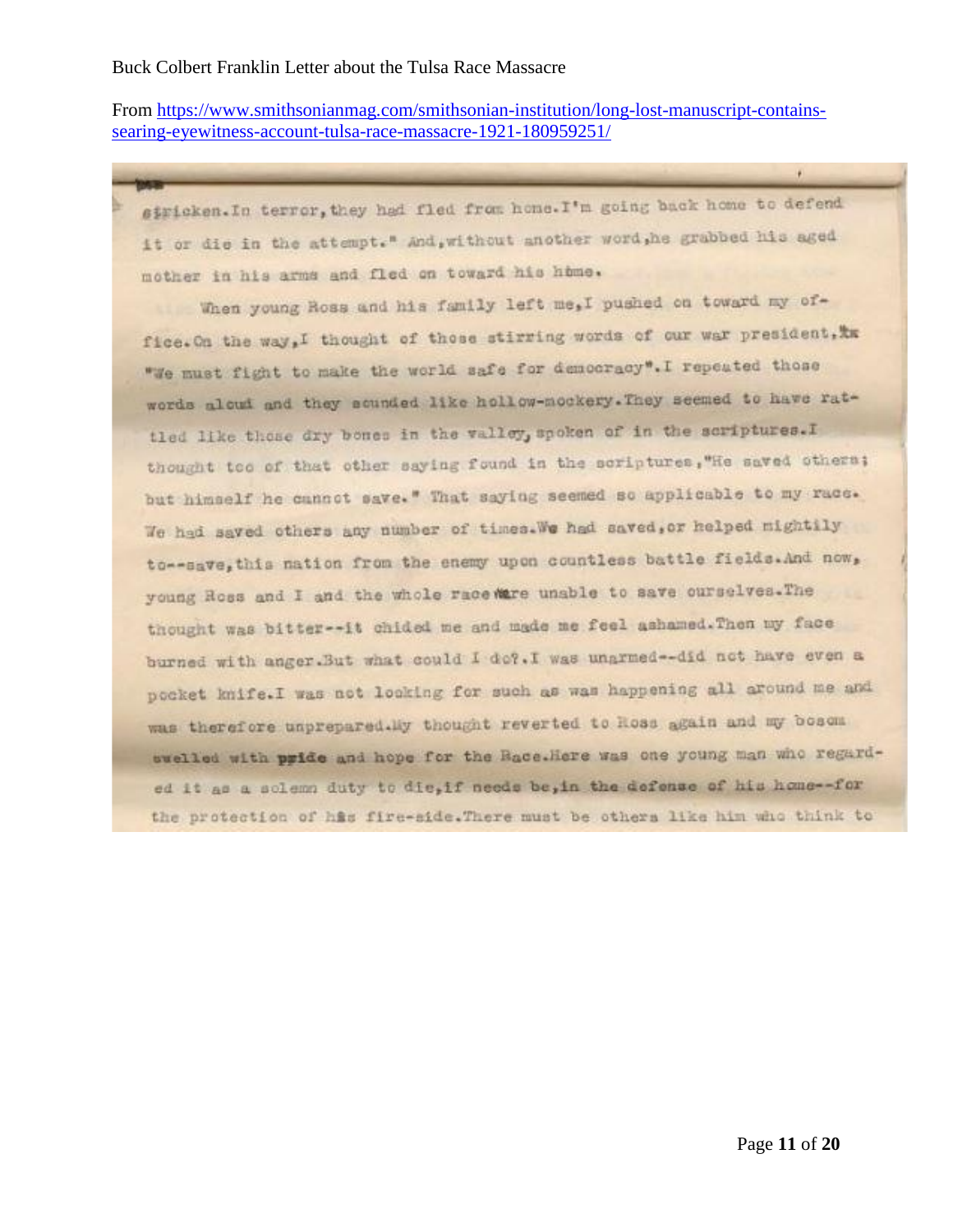From [https://www.smithsonianmag.com/smithsonian-institution/long-lost-manuscript-contains](https://www.smithsonianmag.com/smithsonian-institution/long-lost-manuscript-contains-searing-eyewitness-account-tulsa-race-massacre-1921-180959251/)[searing-eyewitness-account-tulsa-race-massacre-1921-180959251/](https://www.smithsonianmag.com/smithsonian-institution/long-lost-manuscript-contains-searing-eyewitness-account-tulsa-race-massacre-1921-180959251/)

losse their lives in such undertaking they shall find them again in greater abundance. Surely any man who fights to protect his home and fire-side from pollution and desecration of barbarians and infidels is doing the will of the master.

I reached my office in safety; but I knew that that safety would be short-lived.I now knew the mob-spirit.I knew too that government and law and order had broken down. I knew that mob law had been substituted in all its fiendishness and barbarity. I knew that the mobbist cared nothing about the written law and the constitution and I also now knew that he had neither the patience nor the intelligence to distinguish between the good and the bad, the law abiding and the lawless in my race. From my office window, I could see planes circling in mid-air. They grew in number and hummed, darted and dipped low.I could hear something like hail falling upon the top of my office building. Down East Archer, I saw the old Mid-Way hotel on fire, burning from its top, and then another and another and another building began to burn from the top. "What, an attack from the air tool"! asked myself.Lurid flames roared and belched and licked their forked tongues in the mir. Smoke ascended the sky in thick, black volumes and anid it all, the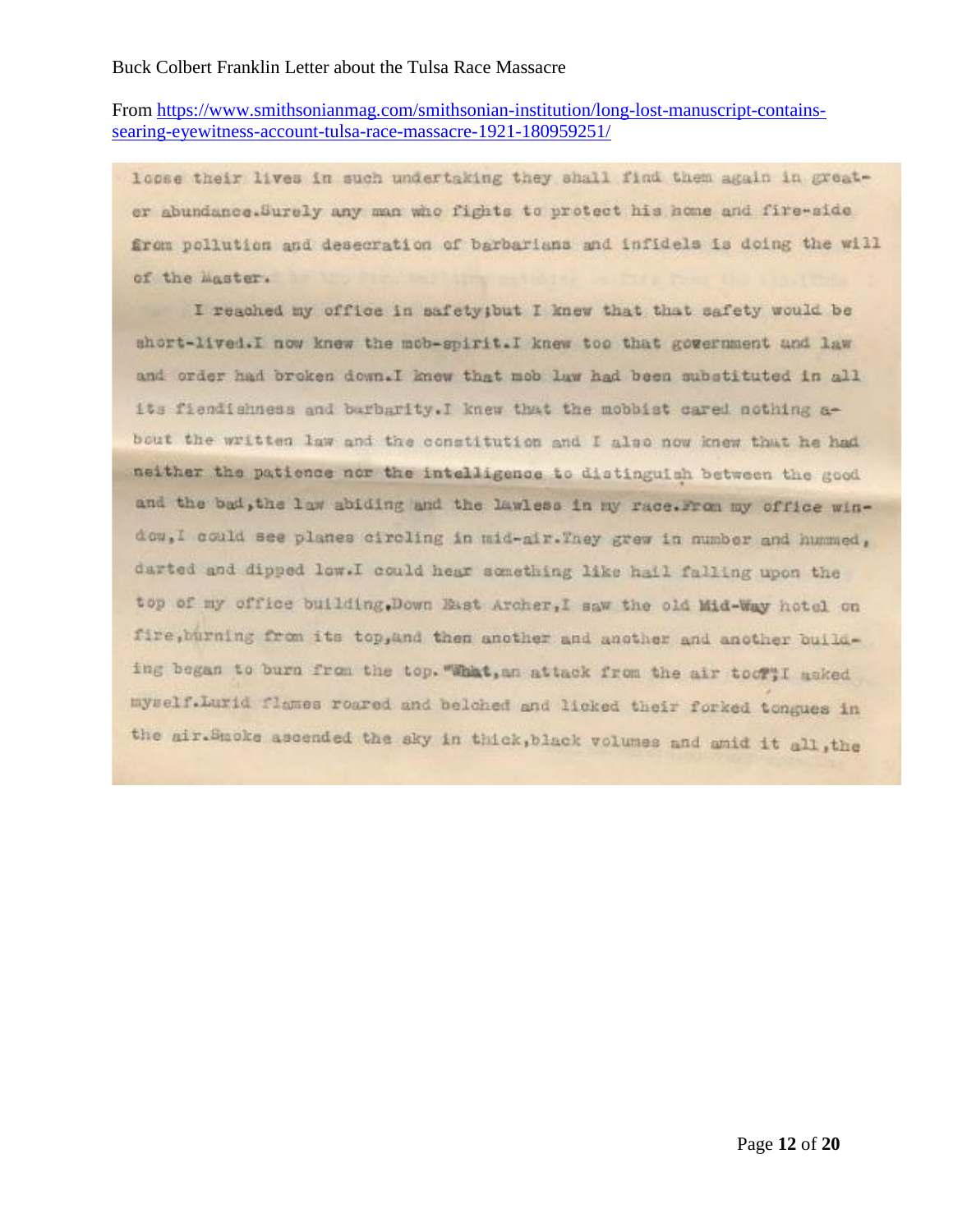From [https://www.smithsonianmag.com/smithsonian-institution/long-lost-manuscript-contains](https://www.smithsonianmag.com/smithsonian-institution/long-lost-manuscript-contains-searing-eyewitness-account-tulsa-race-massacre-1921-180959251/)[searing-eyewitness-account-tulsa-race-massacre-1921-180959251/](https://www.smithsonianmag.com/smithsonian-institution/long-lost-manuscript-contains-searing-eyewitness-account-tulsa-race-massacre-1921-180959251/)

 $-0.7$ 

planes--now a dozen or more in number -- still hummed and darted here and there with the agility of natural birds of the air. Then a filling station farther down East Archer caught on fire from the top.I feared now an explosion and decided to try and move to safer quarters. I came out of my office, looked the door and descended to the foot of the steps. The side-walks were literally govered with burning turpentine balls. I knew all too well where they came from and I knew all too well why every burning building first caught from the top. I paused and waited for an opportune time to escape. "There, ch where is our splendid fire department with its half dogen stations?", I asked myself. "Is the city in conspiracy with the mob?",I again asked myself. As I stood there in contemplation of these and other gruesome facts, I saw two sights that will live in my mamory to my dying days. One was a woman on the opposite side of the street. She was traveling south,-hair disentangled and diskeveled -- in the very path of whizzing bullets. She was calling wildly to a little tot that, a few moments before, had dashed in panic before her and turned off Greenwood on Archer at the corner. I hollered to her, "Turn back woman, for God's sake turn back. You will be mown down". Never turning her head, she answered, as she hurried on, "I must follow my child". And so she did follow her child and not a bul-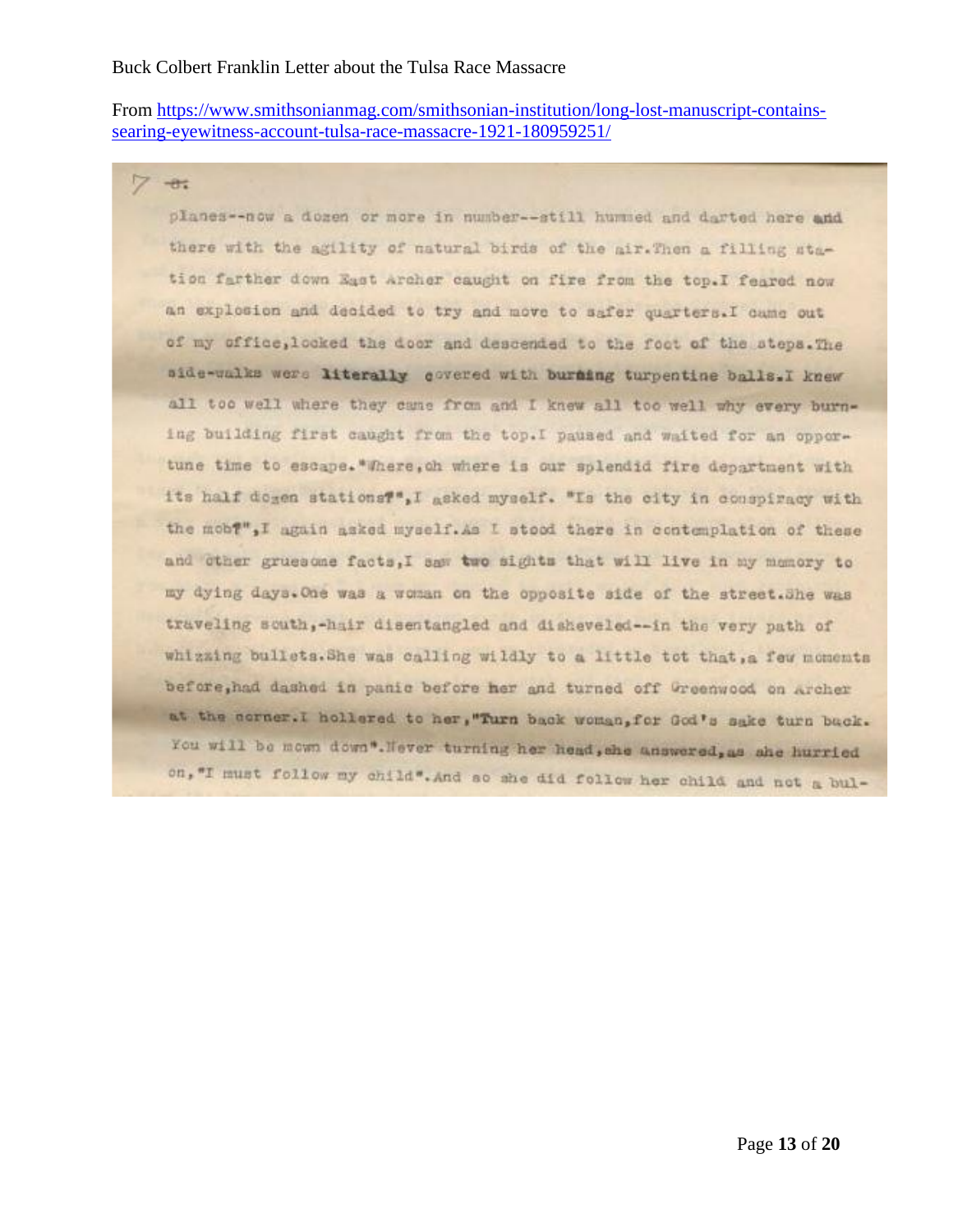From [https://www.smithsonianmag.com/smithsonian-institution/long-lost-manuscript-contains](https://www.smithsonianmag.com/smithsonian-institution/long-lost-manuscript-contains-searing-eyewitness-account-tulsa-race-massacre-1921-180959251/)[searing-eyewitness-account-tulsa-race-massacre-1921-180959251/](https://www.smithsonianmag.com/smithsonian-institution/long-lost-manuscript-contains-searing-eyewitness-account-tulsa-race-massacre-1921-180959251/)

let touched her although they literally rained down the street. This brave self-denying mother lives today here in Tulsa and with her that tot -- now a splendid young lady--whom she risked her life to save. The other sight was cocasioned by the Piro building catching on fire from the top. (This was a frame building then). The fire dislodged those in the building -- a woman, two children and three men. They emerged in wild confusion and came on min my direction. The little children -- they were both girls -- out ran the others and passed the place where I was standing with the speed of the wind. The woman ran across the street and into the foot of the steps of my office building -- right where I was standing -- and fell upon her knees and commenced to pray, totally oblivious of my presence. I don't think she ever saw me.And such a prayer' -- She asked God to save her and her children from whom ahe had just been separated. This prayer was uttered over and over. I am unable to say whether that prayer was answered or not. I have lived in Tulsa continuously ever since that memorable morning, but I have never seen that woman since. I know I would know her if I were to meet her, even today. The three men -- one of whom lugged a heavy trunk on his shoulder -- were all killed as they were crossing the street--killed before my very eyes. The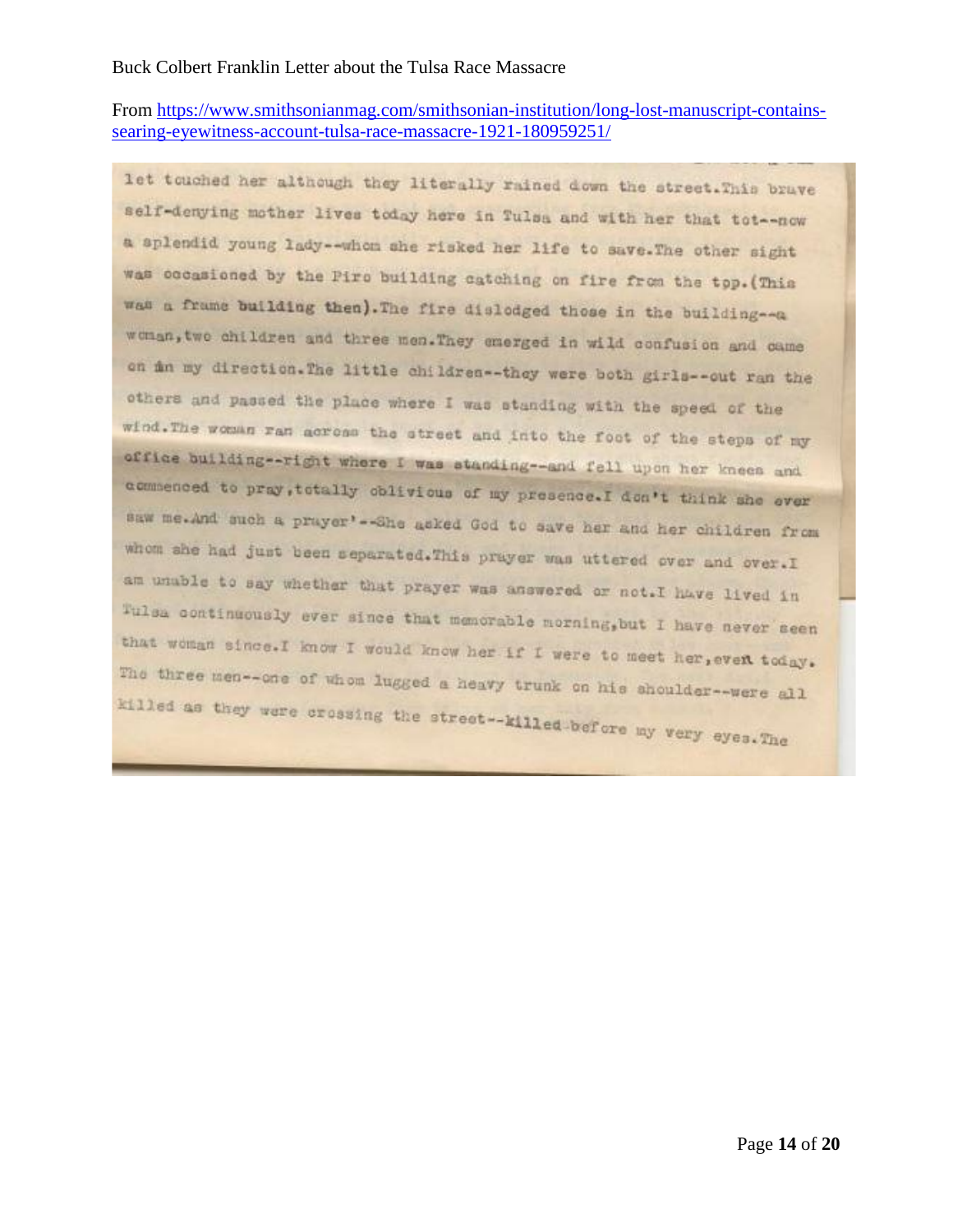## From [https://www.smithsonianmag.com/smithsonian-institution/long-lost-manuscript-contains](https://www.smithsonianmag.com/smithsonian-institution/long-lost-manuscript-contains-searing-eyewitness-account-tulsa-race-massacre-1921-180959251/)[searing-eyewitness-account-tulsa-race-massacre-1921-180959251/](https://www.smithsonianmag.com/smithsonian-institution/long-lost-manuscript-contains-searing-eyewitness-account-tulsa-race-massacre-1921-180959251/)

 $8 - 8.$ 

man who carried the trunk was very cld. Likely, he had in that trunk many things of great value(Negroes in Tulsa then were as a rule, very wealthy) and thought as much of the contents thereof as he did of his own life. When the old man was hit -- no doubt by a dogen bullets -- he dropped his burden and shreiked and fell sprawling upon the hard paved street. Blood gushed from every wound and ran down the street. I turned my head from the Beene.

From every direction, except the North, we were surrounded, and the mob was closing in upon me. Across the street, directly in front of me, stood the Gurley Building, property of a very wealthy and -- up to that timea very enfluential, colored man. I heard shots fired from behind that building and heard angry and profane voices, aaying "Come out of there, Gurley -you black a -- o -- a -- b. " I saw an opening to nove on and so I sped Morth, out Greenwood Avenue. About one hundred yards on the way out, I was joined by I. H.Spears, another colored attorney and we proceeded on together. I thought that may be I could make it back to my hotel and find a gun of some sort there--in some of these rooms.At the intersection of North Greenwood and East Easton--the point at which I intended to turn west--I looked across to my left and there, in stone's cast, stood the Ross residence -- burning from the top. On the front porch stood Mother Ross, with cutstratched and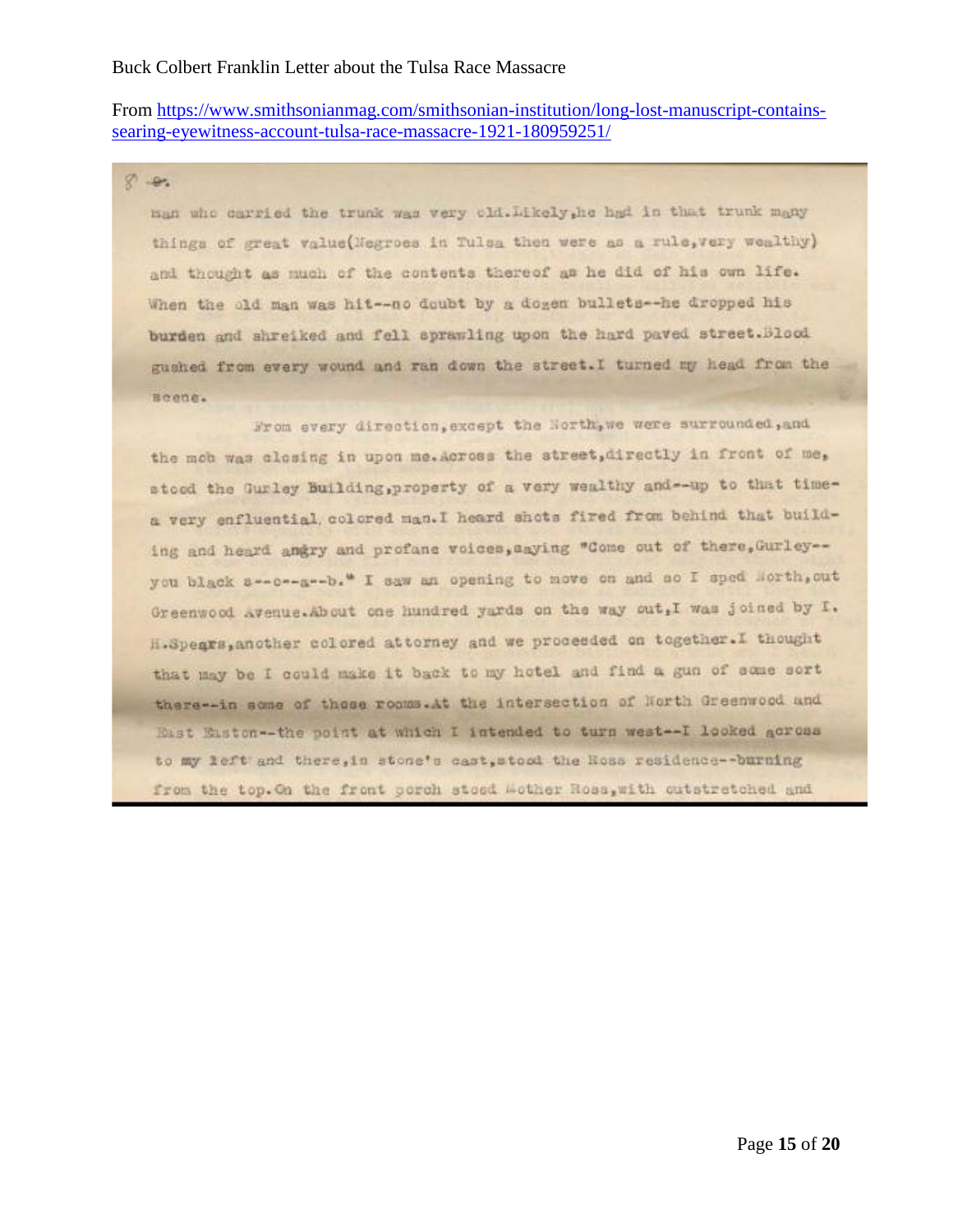From [https://www.smithsonianmag.com/smithsonian-institution/long-lost-manuscript-contains](https://www.smithsonianmag.com/smithsonian-institution/long-lost-manuscript-contains-searing-eyewitness-account-tulsa-race-massacre-1921-180959251/)[searing-eyewitness-account-tulsa-race-massacre-1921-180959251/](https://www.smithsonianmag.com/smithsonian-institution/long-lost-manuscript-contains-searing-eyewitness-account-tulsa-race-massacre-1921-180959251/)

trembling hands, begging a mob that was approaching from the northwest to spare her home and family (Evidently she had not then discovered her house on fire). From within I could hear the report of some high-powered rifles. I remembered the words of young Ross that morning and knew that he was making good his threat. Every time there was a report of a gun from withing one of the members of the mob would full, never to rise again. I somehow, felt happy. I cannot explain that feeling. I never felt that way -- before nor since. I looked Horth and directly in front of us stood a thousand boys, it seemed, with guns pointed at our heads. They commanded us to "right about face". Then one half starved ruffian came forward to search us. Minding no weapon, he started to take my money. At this I balked. This was the last straw. I had endured about all I could and decided then and there to die, if necessary before I would be robbed by that bunch of hungry out-laws. I have always thanked my God that none of the other members of my family were in the city. My wife and three children were down on the farm--one hundred miles away--and my oldest child -- a daughter -- was in Gollege in Tennessee. The next day, I got a chunce to route her away from Tulsa on her trip from achool.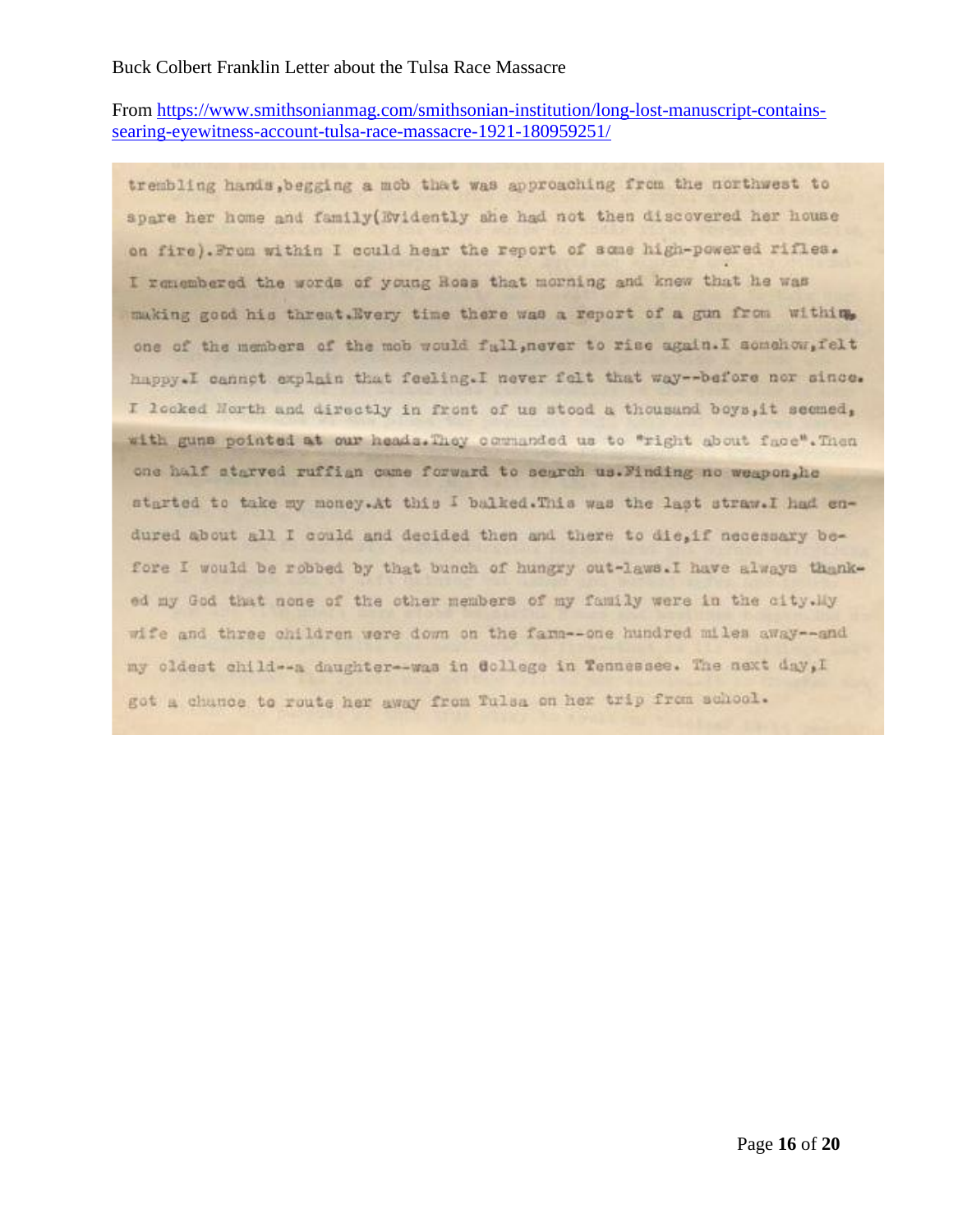9.

From [https://www.smithsonianmag.com/smithsonian-institution/long-lost-manuscript-contains](https://www.smithsonianmag.com/smithsonian-institution/long-lost-manuscript-contains-searing-eyewitness-account-tulsa-race-massacre-1921-180959251/)[searing-eyewitness-account-tulsa-race-massacre-1921-180959251/](https://www.smithsonianmag.com/smithsonian-institution/long-lost-manuscript-contains-searing-eyewitness-account-tulsa-race-massacre-1921-180959251/)

The ruffians marched us back down Greenwood to First Street, thence on First Street to Main Street, thence on Main Street to Brady Street and thence on Brady Street to convention hall. You see, this was one of the many places of detention, refuge or whatever you wish to call it, to which my Hace was taken when disladged from its home. Here, those who cared to accept the fare, the people were fed and watered like so many cattle by the benefactors(?) who had allowed the mob to take their government away from them and trample their laws and constitution under their unhallowed and barbarous feet.Here,I saw the colored lady of refinement, culture and good breeding placed on an absolute equality with the prostitute and street walker of the Hace. Here, a saw some of the fine matrons of the Race wrapped only in their night gowns, having been ejected from their homes so hurridly until they did not even have time to dress.Here,I saw a mother, in a dark corner of that mammoth building, giving birth--premature birth--to a babe and I heard its husky cries, for the first time, amid this strange, unseemly and wicked surrounding. And from sun rise to sun set, I passed through scenes and experiences that baggar description. They were like unto--if not worse than --The Last Days of Pompeii, as described by Bulwer Lytton. During that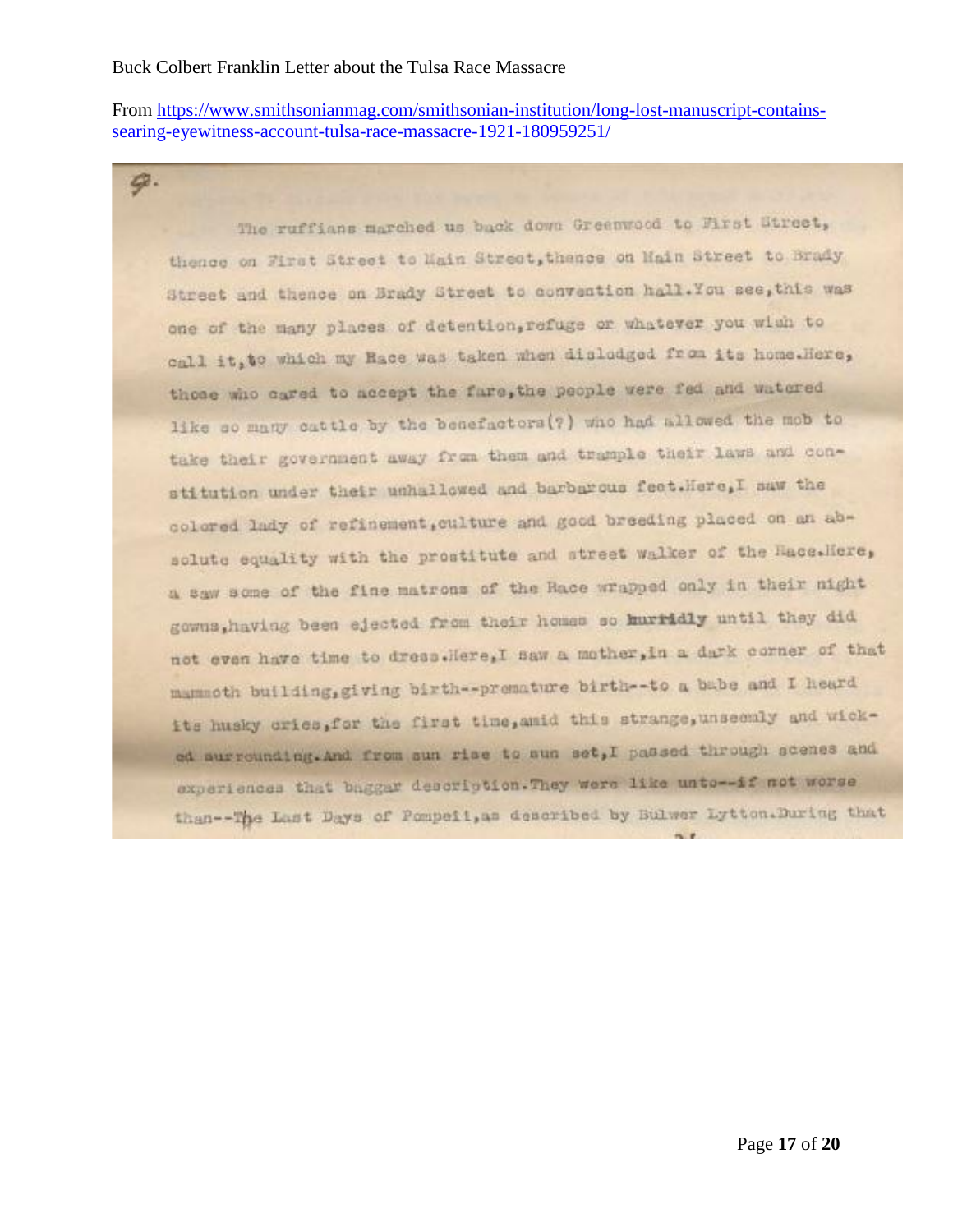From [https://www.smithsonianmag.com/smithsonian-institution/long-lost-manuscript-contains](https://www.smithsonianmag.com/smithsonian-institution/long-lost-manuscript-contains-searing-eyewitness-account-tulsa-race-massacre-1921-180959251/)[searing-eyewitness-account-tulsa-race-massacre-1921-180959251/](https://www.smithsonianmag.com/smithsonian-institution/long-lost-manuscript-contains-searing-eyewitness-account-tulsa-race-massacre-1921-180959251/)

bloody day, I lived a thousand years, in the spirit, at least. I lived the whole experiences of the Raceithe experiences of royal ancestry beyond the seatexperiences of the slave ships on their first voyage to America with their human cargotexperiences of American slavery and its concemitant evils sexperiences of loyalty and devetion of the Race to this nation and its flag in war and in peace; and I thought of Ross back yondel, out yonder, in his last stand, no doubt, for the protection of home and fire side and of old Mether Ross left homeless in the even-tide of her life.I thought of the place the preachers call hell and wondered seriously if there was such a mystical place -- It appeared, in this surrounding--that the only hell was the hell on this earth, such as the Race was then passing through.

For fully forty eight hours, the fires raged and burned everything in its path and it left nothing but ashes and burned safes and trunks and the like where once stood beautiful homes and business houses. And so proud, rick, black Tulsa was destroyed by fire -- that is its buildings and property; but its spirit was neither killed nor daunted. It is however not within the purpose of this true story to dwell on this nor is it our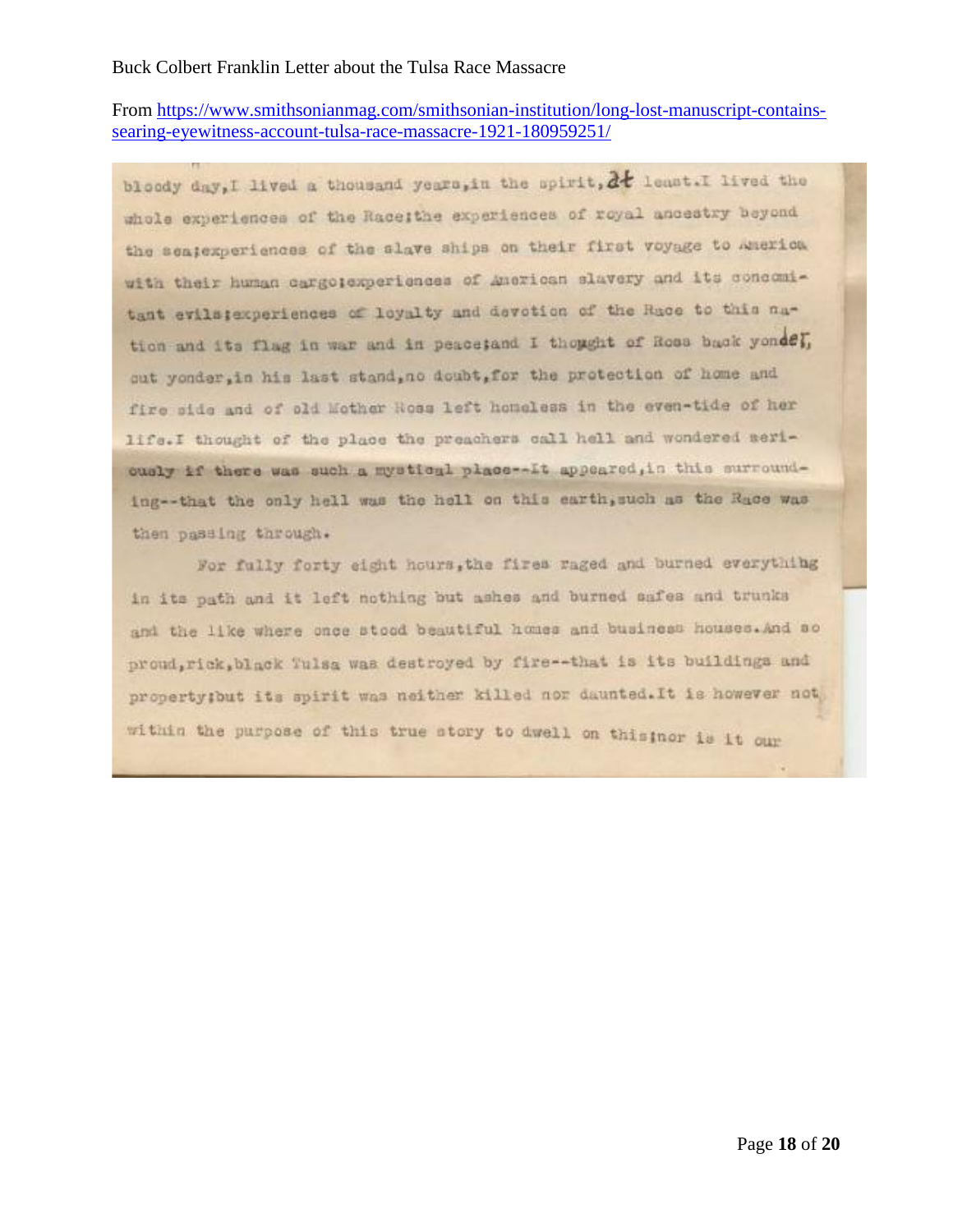【题

From [https://www.smithsonianmag.com/smithsonian-institution/long-lost-manuscript-contains](https://www.smithsonianmag.com/smithsonian-institution/long-lost-manuscript-contains-searing-eyewitness-account-tulsa-race-massacre-1921-180959251/)[searing-eyewitness-account-tulsa-race-massacre-1921-180959251/](https://www.smithsonianmag.com/smithsonian-institution/long-lost-manuscript-contains-searing-eyewitness-account-tulsa-race-massacre-1921-180959251/)

purpose to discuss here the cause or causes of this great shame, except to say that the chief cause was economic. The segroes were wealthy and there were too many poor whites who envied them. Within two hours after the alleged assault had been reported, there were not a dogen white men here who did not know that this alleged assault consisted of a poor laboring, Negro byy accidentally stepping on the foot of a very poor but worthy white girl while the two were on a very crowled elevator in one of the down town business buildings; nor yet is it our purpose here to discuss the wonderful, almost miraculous come-back of the Race here in the accumulation of property and in the acquiring of a larger, richer and fuller spirtual life.

How the years have flown and how changed and changing is the whole face of this nation. It is now August 22nd, 1931 as this is being written.A little more than ten years have passed under the bridge of time since the great holocaust here. Young Ross, the veteran of the world war, survived the great catastrophe, but lost both his mind and eye sights in the fires that destroyed his home. With a burned and soared face and a mindless mind, he sits today in the asylum of this State and stares blankly into space. At the corner of North Greenwood and East Easton, mits